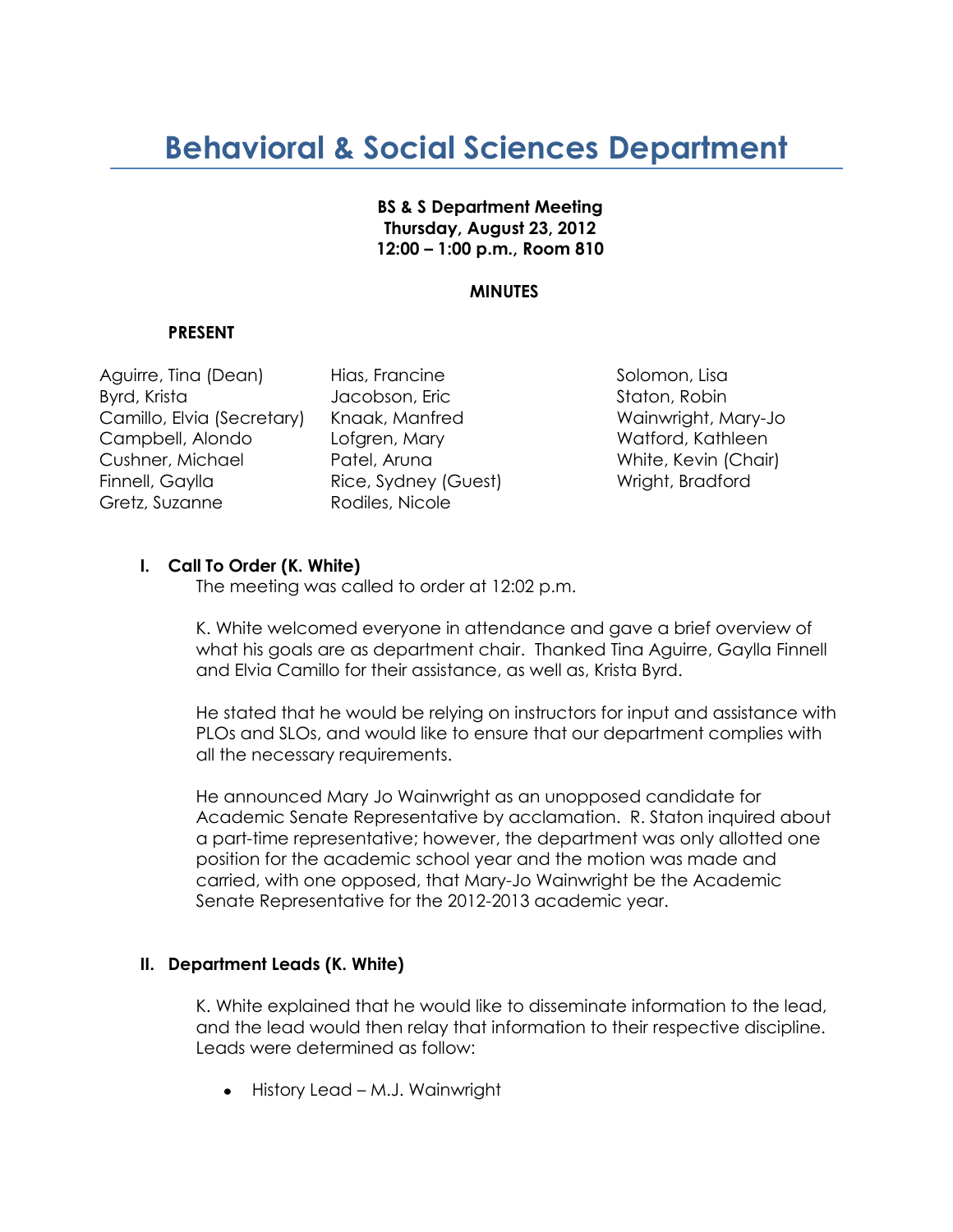- ADS ADS Coordinator (once position is filled)
- PSY Undetermined until further notice, K. White will meet with parties.
- ANTH M. Knaak
- SOC A. Campbell
- POLS G. Finnell

K. White also added that he would like the lead's input from meetings, as well as, assistance with the development of the class schedule. He reiterated that the most important item is the communication from each discipline lead.

# **III. Division Keeping (K. White)**

- Reminded instructors to submit their syllabi to Elvia.
- $\bullet$ Reminded instructors that office hours are back to 4 hours per week, spread over 4 days, and no less than 30 minutes.
- Submit office supply needs to Elvia. K. White will review and determine the necessity, since funding is limited.
- Handed out a chart of the new Dean structure.
- Course Outlines of Record should have current books no later than 5 years old. Encouraged everyone to log onto CurricUNET. Course Outlines must have SLOs included in them.
- K. White stated that the major expense is copy/print. Papercut has been implemented and account numbers have been assigned to each computer user.
- See Elvia for any assistance with desk copy needs.
- $\bullet$ No Flex Days this year. M. Lofgren stated that the Flex committee no longer exists. T. Aguirre stated that Travis Gregory is working on Staff Development.
- Currently, there are only 2 non-tenured faculty members in the department that need to be observed in the spring 2013.
- Stated that there will be a big push for Enrollment Management. T.  $\bullet$ Aguirre stated that we will be building the spring 2013 class schedule, followed by fall 2013 and spring 2014 soon. She stated that the 900 building will be unavailable for spring 2013, as well as the 500 building for fall 2013. If there are instructional items in any classrooms in the affected buildings, instructors should let her know. The plan for online classes is ongoing for the spring 2013; however, we should have a back-up plan if Distance Education does not move forward. K. White stated that spring 2013 will be developed in the next few weeks and asked instructors to start thinking of that.
- Asked instructors to turn in absence forms on the following day of their absence.

# **IV. Student Learning Outcomes (SLOs) (Sydney Rice)**

Introduced herself and went over what SLOs, PLOs, and ILOs are. She stated that SLOs need to be included on syllabi. She went over deadlines, spring 2012 assessments are due on September 21, 2012 and fall 2012 assessments